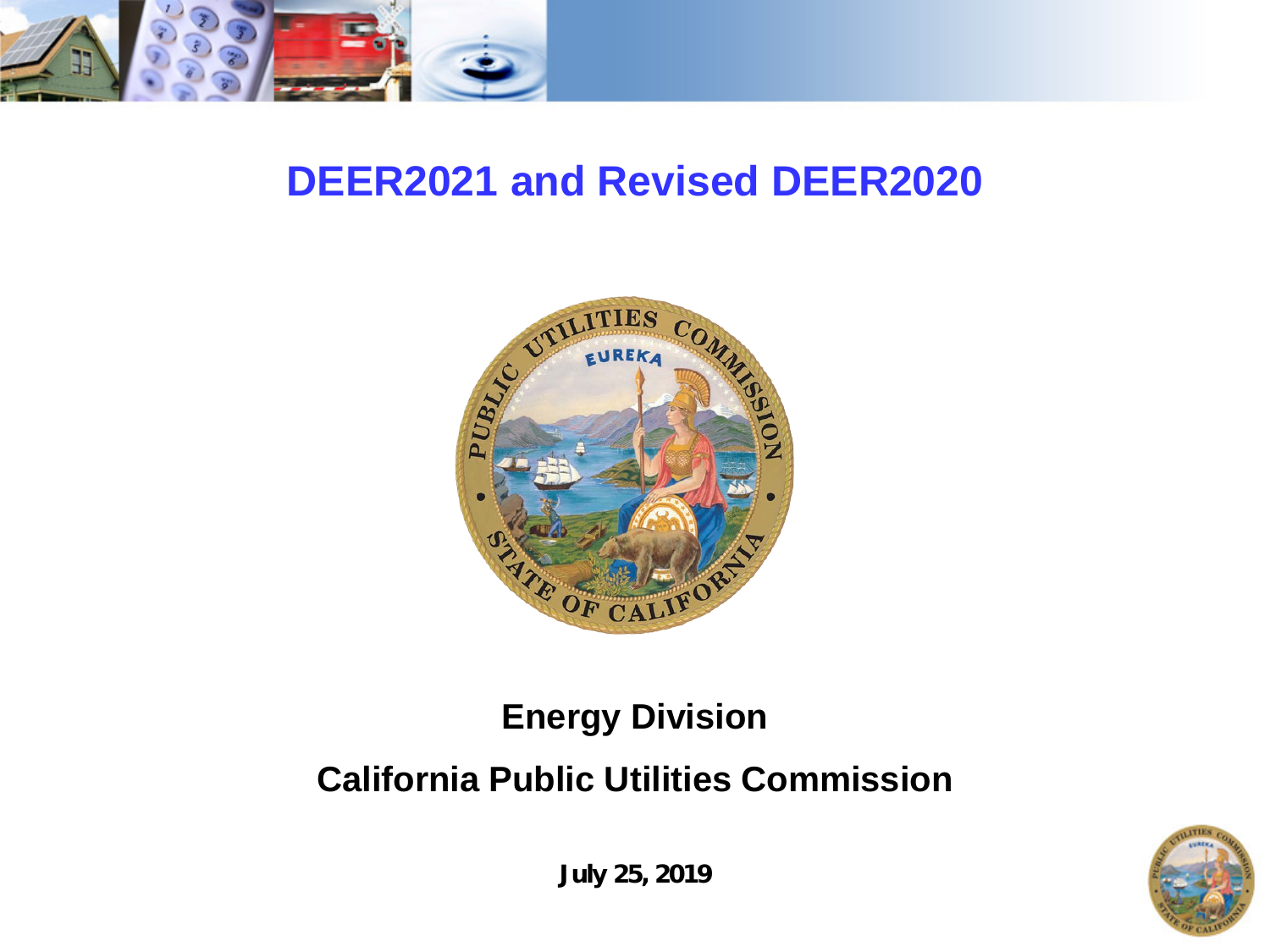

#### **Welcome & Agenda**

**Goal:** To provide an opportunity for interactive Q&A of the DEER Update Resolution prior to finalizing Aug 15, 2019

- **Introduction**
- Implementation Schedule
- Methodology Changes
	- Lighting measures, statewide workpapers, savings by climate zone, smart controllable thermostat
- DEER Revisions and Corrections
	- AR below-code NTG adjustment factor, water heaters, duct sealing, missing refrigerant charge adjustment measures, and HVAC anomalies
- Review of EM&V Studies
	- On-bill-finance NTG
- Review of Codes and Standards
	- General service lighting standards

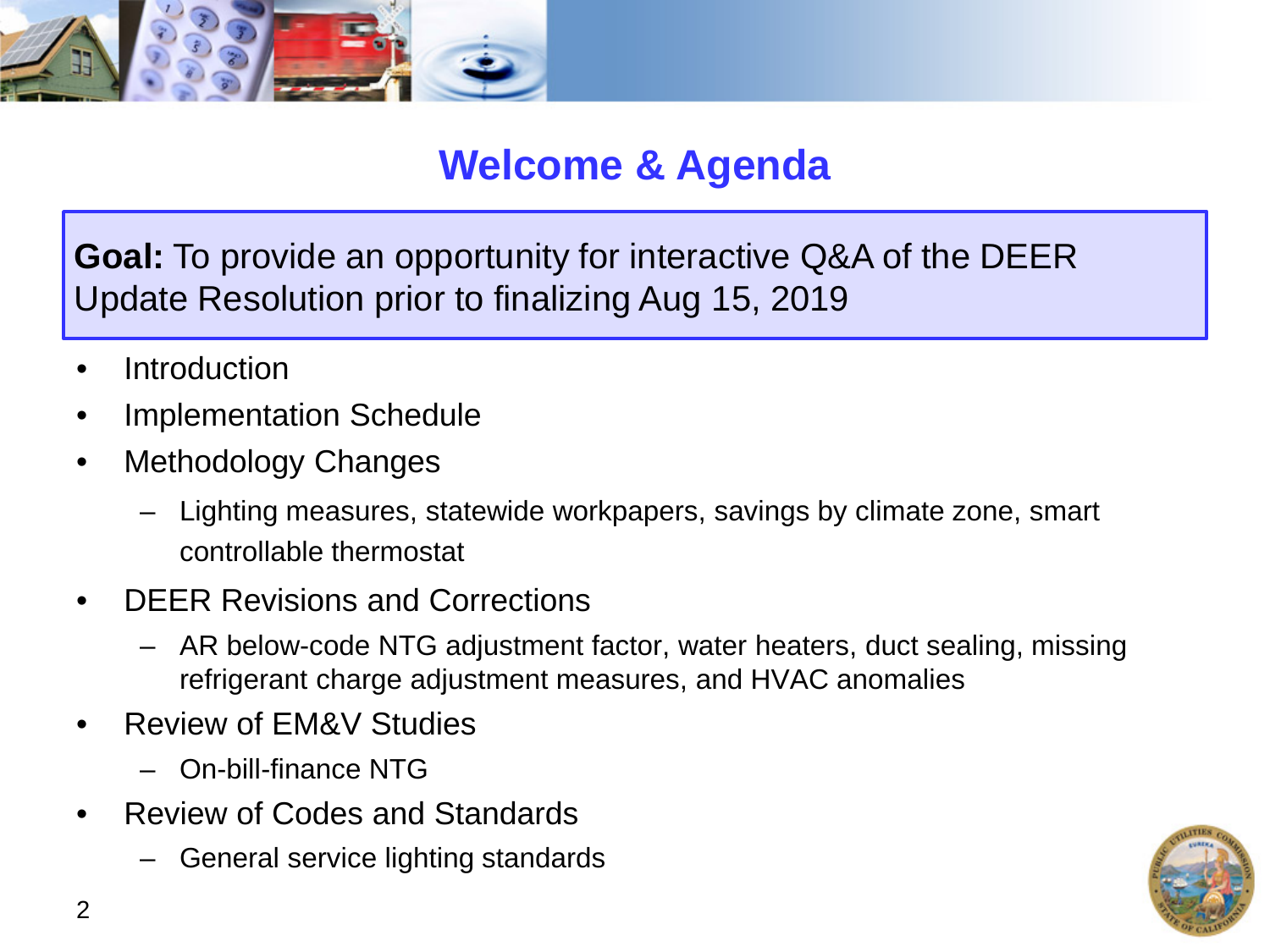

#### **Introduction**

- DEER and Workpaper Team leads
	- **CPUC:** Peter Biermayer and Manisha Lakhanpal
	- **DNV GL:** Bob Ramirez, Rachel Murray, Jennifer McWilliams
	- **ERS:** Sue Haselhorst and Kerri-Ann Richard
- This cycle primarily completes-continues the DEER2020 work
	- Significant changes implemented by DEER2020 including 2019 Title 24 updates, peak demand period, and reconfiguration of the commercial building simulation models
	- Statewide workpapers will replace individual PA workpapers for PY2020
	- Many changes needed to fully operationalize DEER2020
- Presentation of update topics is the same as in the draft Resolution E-5009 on [http://www.deeresources.com](http://www.deeresources.com/)

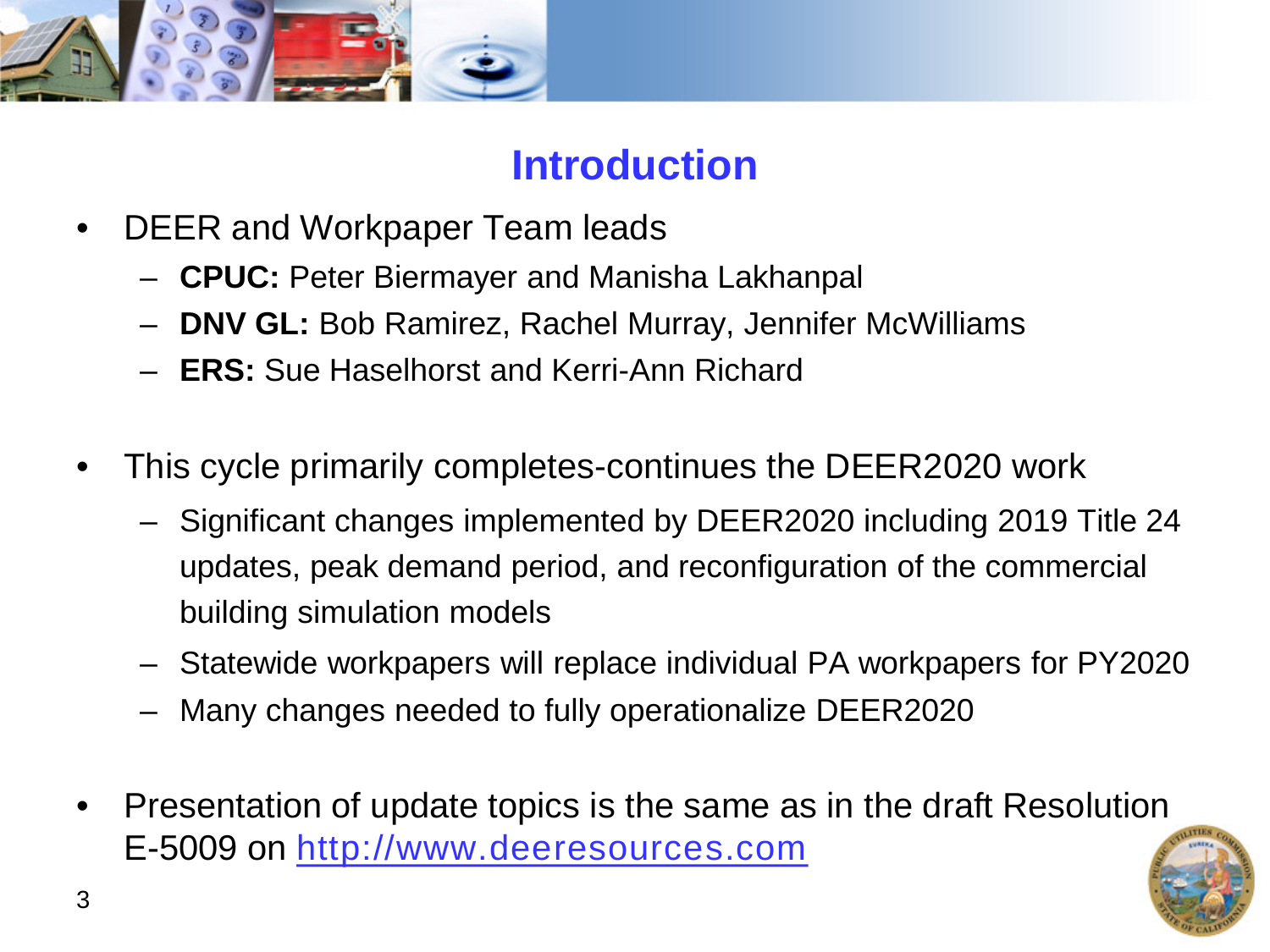

## **DEER2021 Update Implementation Schedule**

| <b>Milestone</b>                                 | <b>Date</b>          |
|--------------------------------------------------|----------------------|
| <b>Input solicited from PAs</b>                  | Feb 19, 2019         |
| <b>Scoping Memo issued</b>                       | April 29, 2019       |
| Stakeholder comments due                         | May 13, 2019         |
| Draft Resolution sent to service list R13-11-005 | <b>July 11, 2019</b> |
| <b>Draft Resolution webinar</b>                  | <b>July 25, 2019</b> |
| Stakeholder comments* due                        | July 31, 2019        |
| <b>Final Resolution voted out</b>                | August 15, 2019      |
| <b>DEER Update changes implemented</b>           | Aug-Sept 2019        |

\*Refer to the tariff comment letter sent out to the service list

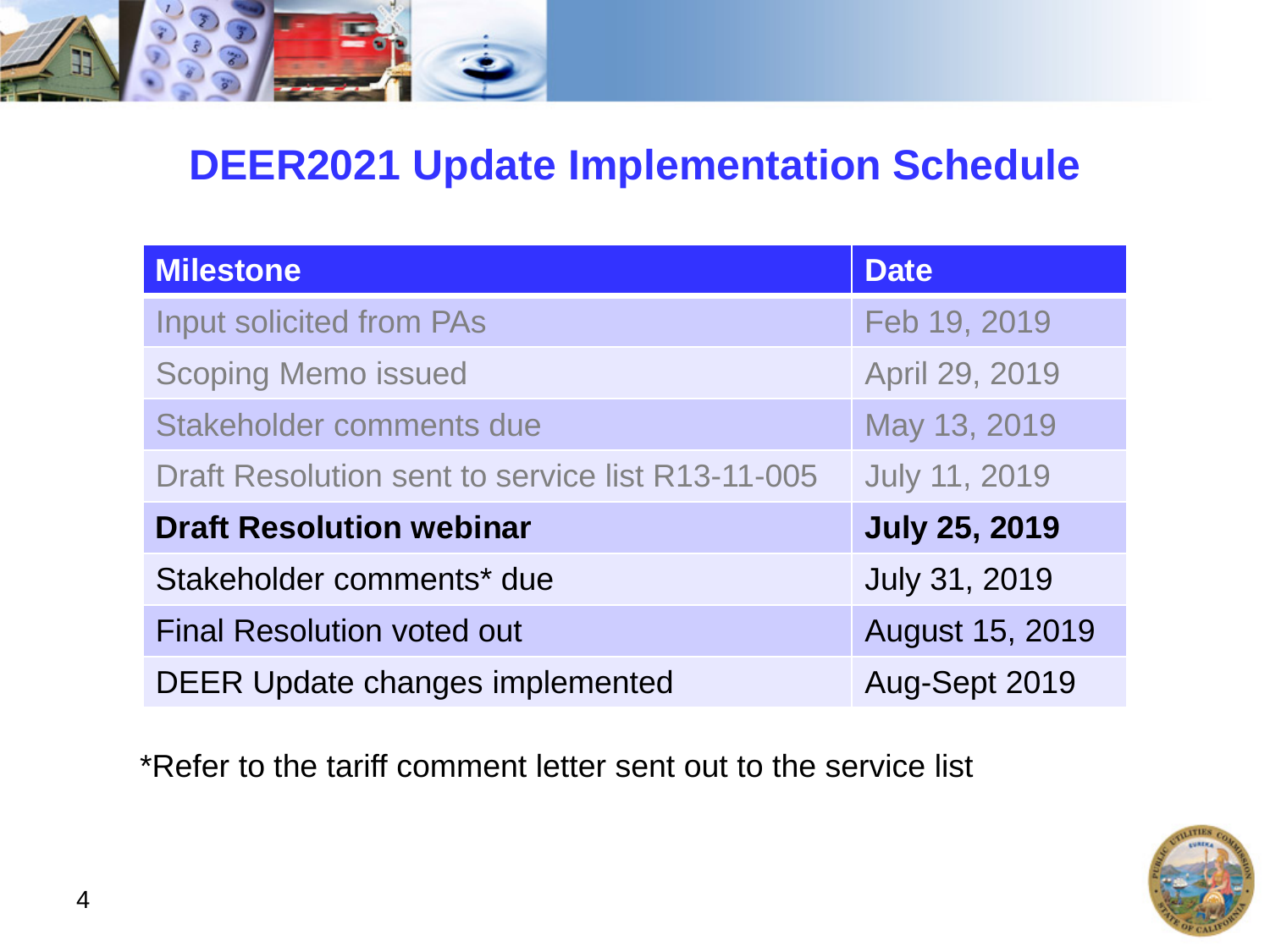

## **Methodology: Review and Assessment of Lighting Measures**

- Tubular Light-Emitting Diode (TLED) lamps included in standard practice baseline.
	- Baseline was revised to include a mix of technologies per direction in Resolution E-4952, adopted October 11, 2018 which requires 100% LED in the baseline
	- The technology mix now includes LED fixtures (67%) and tubular LEDs (33%)
	- Equivalent Lumens Approach measures are grouped by equivalent lumens provided rather than by wattage
- Standard practice baseline for screw-in reflector, globe, and candelabra lamps will be all LED
	- These measures can no longer be offered using energy efficiency incentive dollars as a normal replacement.
	- As a result, affected PY2020 measures will be expired/sunset in the DEER database on 12/31/2019.

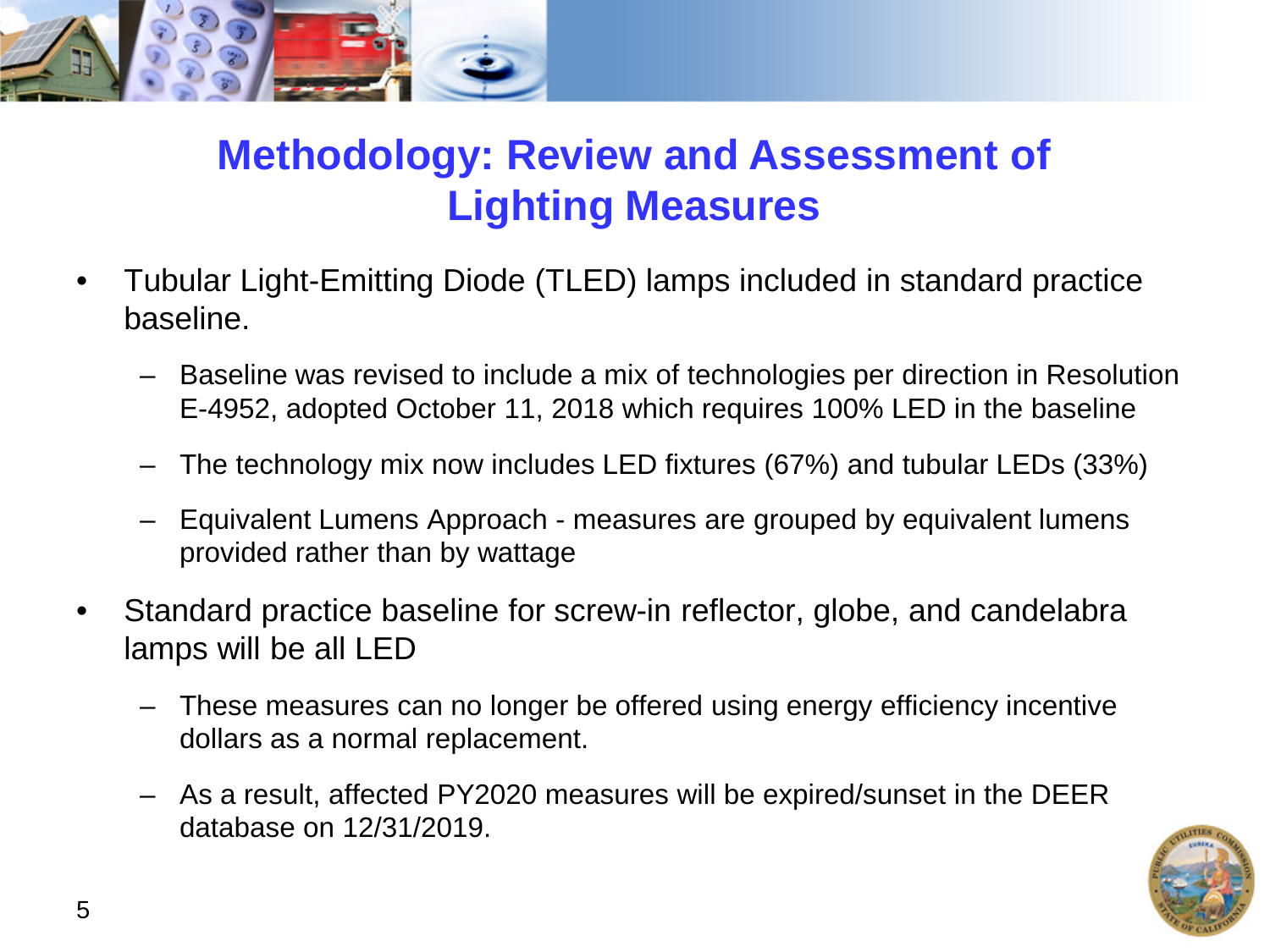

### **Methodology: Statewide Workpapers**

- Since mid-2017, the PAs and California Technical Forum (Cal TF) have been consolidating measures into statewide workpapers. These are ready for adoption for PY2020 with an effective date of 1/1/2020. Refer to: <http://www.deeresources.net/workpapers>
- DEER will expire all PY2019 and earlier measures as of 12/31/2019. As of 1/1/2020, program administrators and third-party implementers will use consolidated measures for their program offering.
- CPUC Staff and contractors plan to approve 101 workpapers by September 1, 2019 that can be used in the PAs' program year 2020 forecasts. Any remaining workpapers (~25) that do not get approval by 1/1/2020 will be dealt with on a caseby-case basis.

Note: counts have been updated since the DEER 2021 draft release.

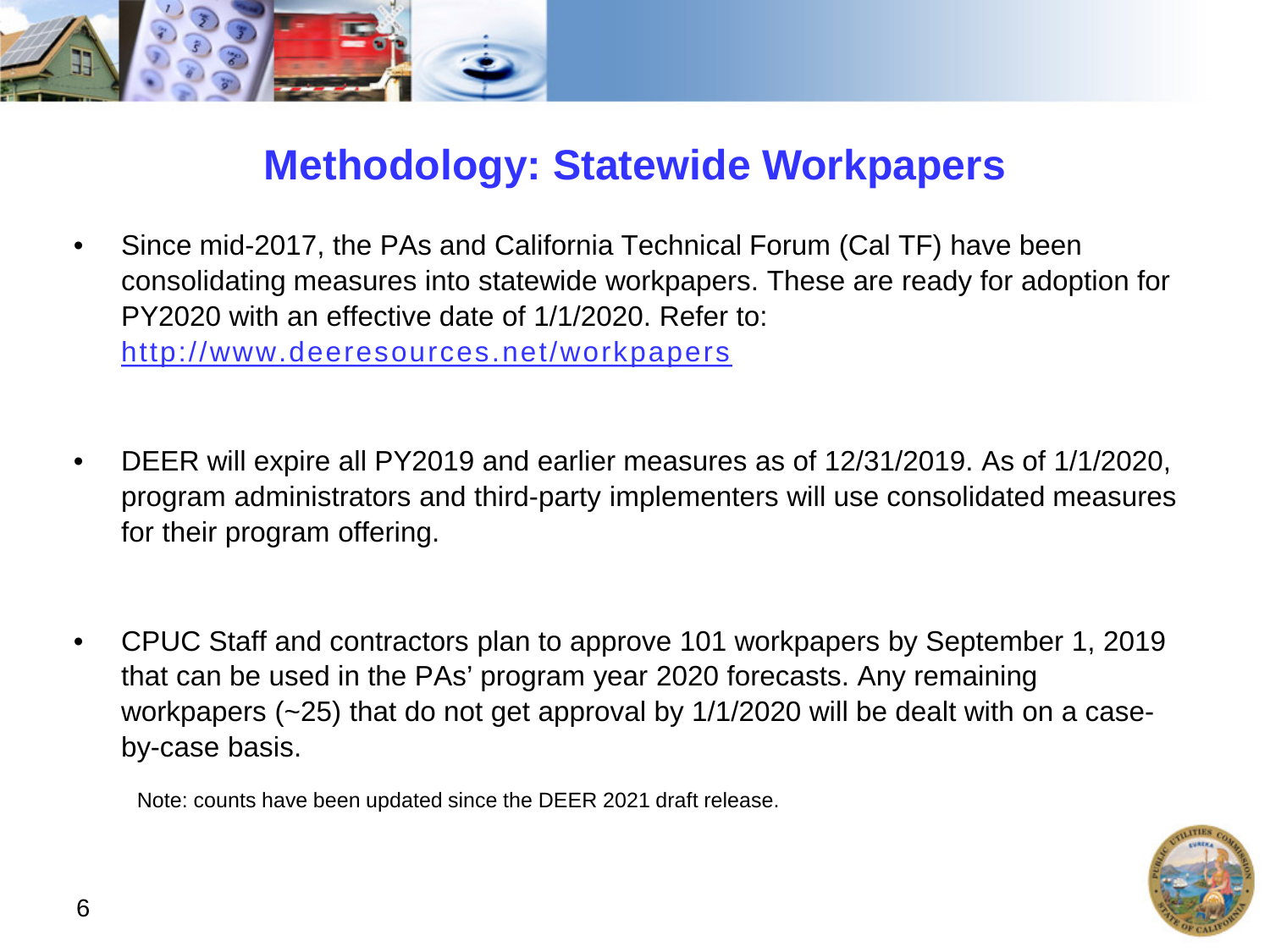

### **Methodology: Smart Controllable Thermostats (SCT)**

- DEER-based cooling loads used to estimate SCT cooling loads were called into question, particularly the temperature schedules.
	- A new statewide SCT workpaper is expected to be submitted August 1, 2019 using:
		- weighted-temperature schedules
		- revised natural gas savings based on an updated billing analysis
- DEER resolution will **not** modify heating- and cooling-load data in this update for PY2020 and PY2021. They may be updated subsequent to the release of the new Residential Appliance Saturation Survey (RASS) data in 2020.
	- Temperature setpoints and schedules are only one element of the model and calibration process
	- DEER residential models are calibrated to the Residential Appliance Saturation Survey (RASS)
	- Other revisions, such as incorporation of new typical meteorological weather files, may also be included in the update

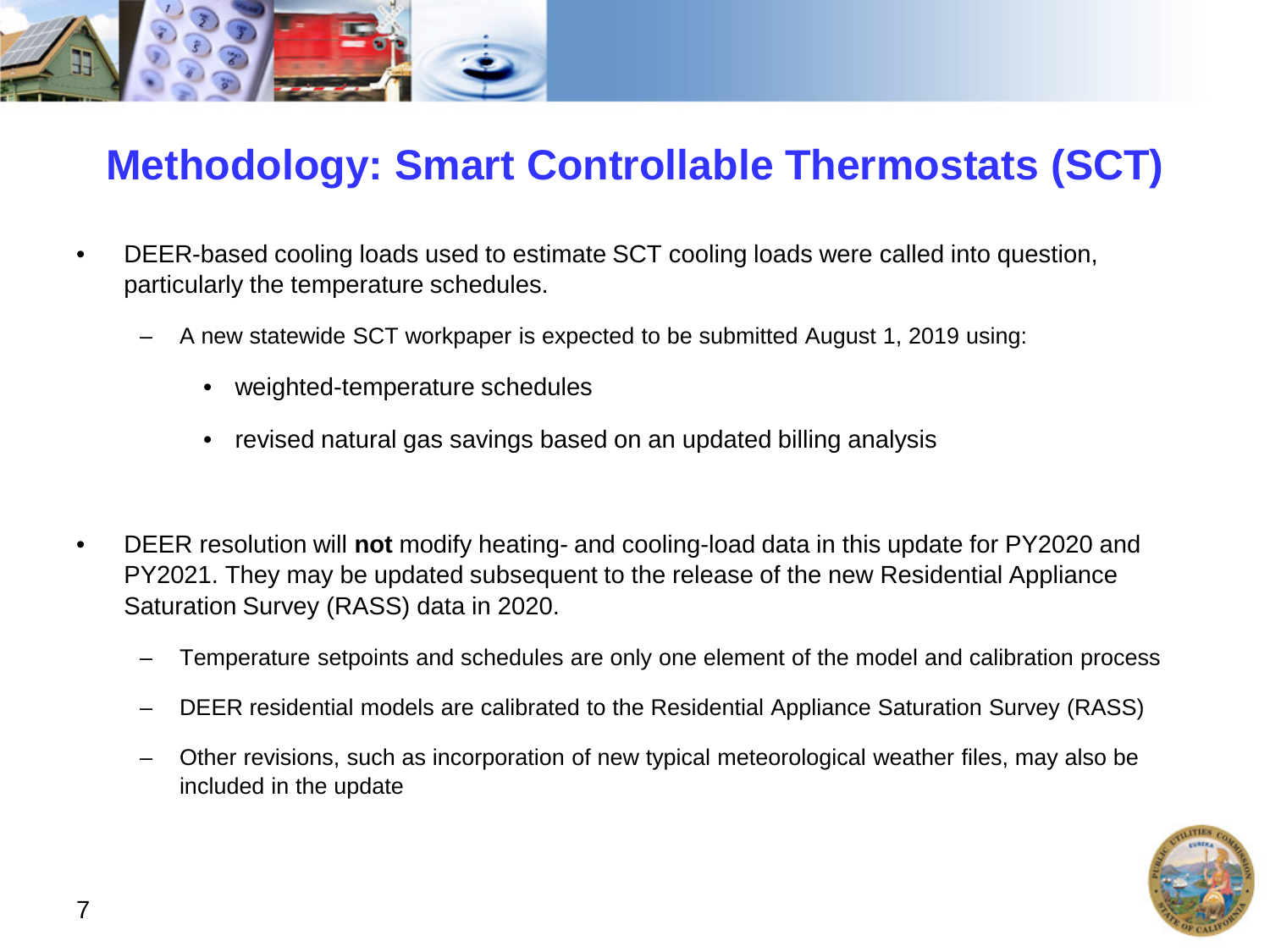

# **Methodology: Consolidate Savings by Climate Zone**

• Short-term: the database will rely on consolidated workpaper values that specify which PA-specific value will be used in each climate zone.

| <b>CA Climate Zone</b> | <b>Predominant PA</b>                               |
|------------------------|-----------------------------------------------------|
| CZ05                   | PGE                                                 |
| CZ06                   | SCE, for electric measures<br>SCG, for gas measures |
| CZ08                   |                                                     |
| CZ09                   |                                                     |
| CZ10                   |                                                     |
| CZ13                   | PGE                                                 |
| CZ14                   | SCE, for electric measures<br>SCG, for gas measures |
| CZ15                   |                                                     |
| CZ16                   |                                                     |

Table A-5 - Predominant PA to use for Statewide CZ savings values

• Long-term: modifications will be made to the post-processing scripts used to process the building simulation results produced by MASControl3.

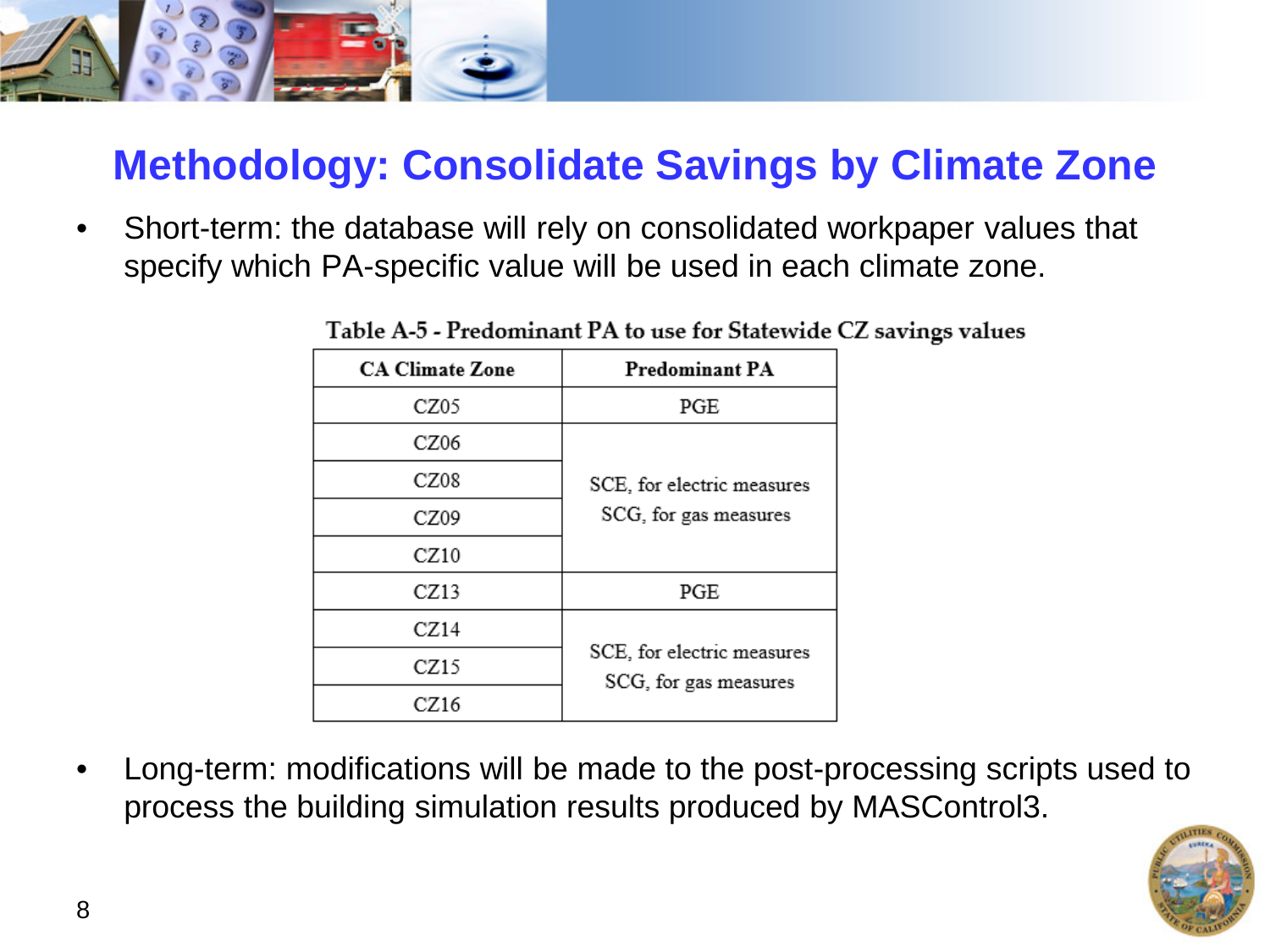

## **DEER Revisions and Corrections**

- Suspend AR below-code NTG adjustment factor
	- DEER2020 specified that AR measures should have two NTG ratios: one for the first baseline period and another for the second baseline period
	- Due to difficulties implementing this in the CET, this has been suspended
- Update and correct water heater calculators
	- Calculator is currently missing savings for electric heat pump water heaters
	- Calculator has some anomalies in savings for gas water heaters
	- Revised water heater calculator will be ready by mid-2020
- DEER residential heat pump water heater measures
	- Modify the measure description to shift the lower size limit

| MeasureID                                            | <b>Measure Description (MeasDesc)</b>                                                                                             | <b>Standard Description (StdDesc)</b>                                                                            |
|------------------------------------------------------|-----------------------------------------------------------------------------------------------------------------------------------|------------------------------------------------------------------------------------------------------------------|
| RE-WuHt-<br>SmlStrg-HP-<br>lte12kW-rep30G-<br>3p24EF | Efficient water heater: $50/46$ to 55 gallor. HP<br>Elec (UEF=3.09) replaces $\leq$ 35 gallon Electric<br>water heater (UEF 0.92) | Small storage Elec water heater: 30<br>gallon, UEF = $0.92$ , RE = $0.98$ , Cap =<br>4.5, $UA = 1.31 B T U/hr-F$ |

#### Table A-6 - Suggested revision to DEER measure definition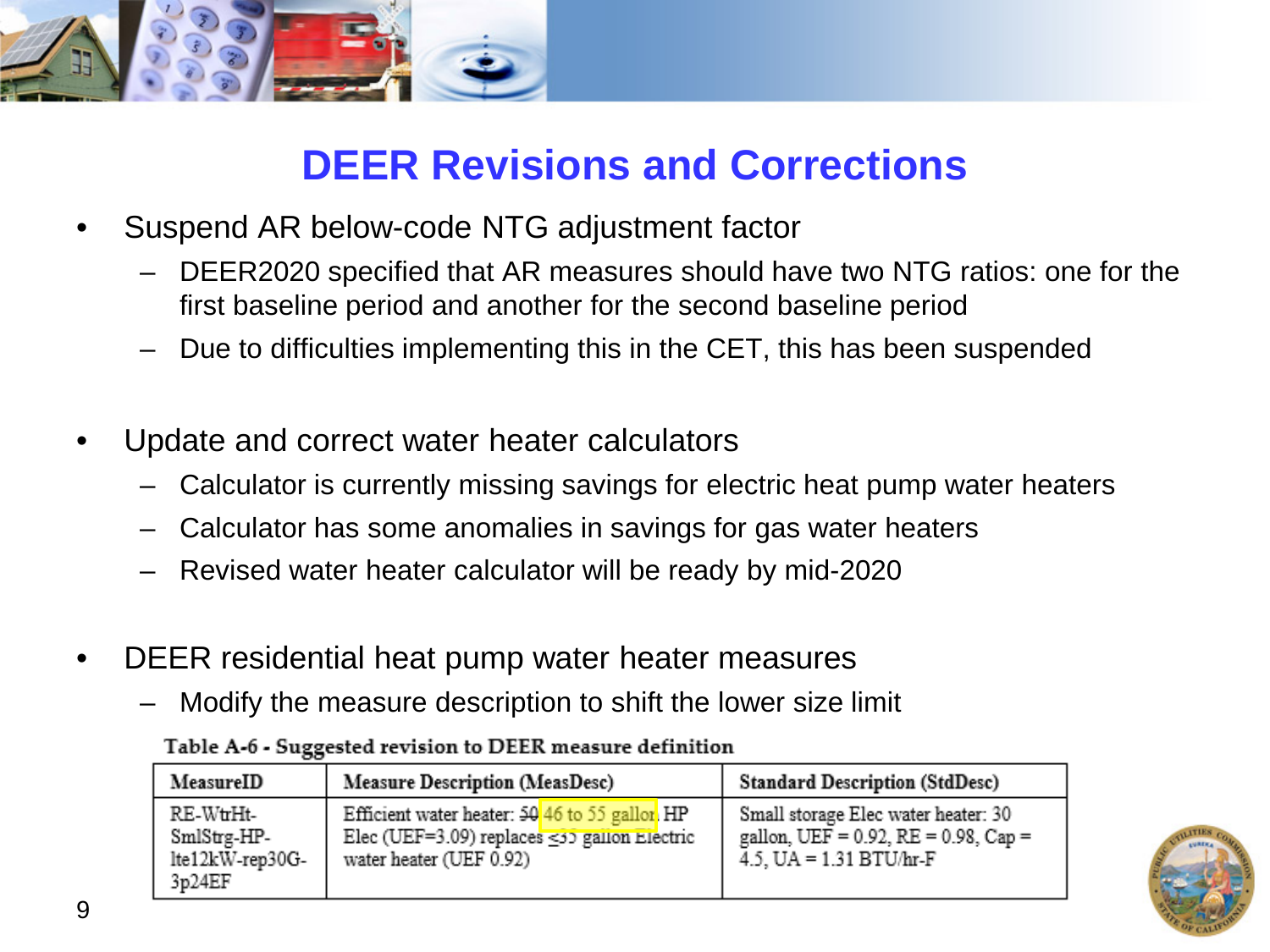

# **DEER Revisions and Corrections (cont.)**

- Will revisit duct sealing Effective Useful Life (EUL)
	- Became a behavioral retrocommissioning measure meant its EUL became 3 yrs.
- Refrigerant charge adjustment (RCA) measures missing from DEER2020
	- The missing RCA measures will be added per DEER2020 except: *Savings for system circuits that are overcharged are minimal, so system circuits that are found to be overcharged during field work shall not be eligible for savings claims.*
	- Hence commercial RCA measures no longer available:
		- **NE-HVAC-RefChg-Dec-Typ-ntxv**
		- **NE-HVAC-RefChg-Dec-Typ-txv**
- Measures expired by DEER2020 Update, but still offered
	- Utilities will collaborate with Staff and contractors to identify missing DEER values for current offerings and provide those values.

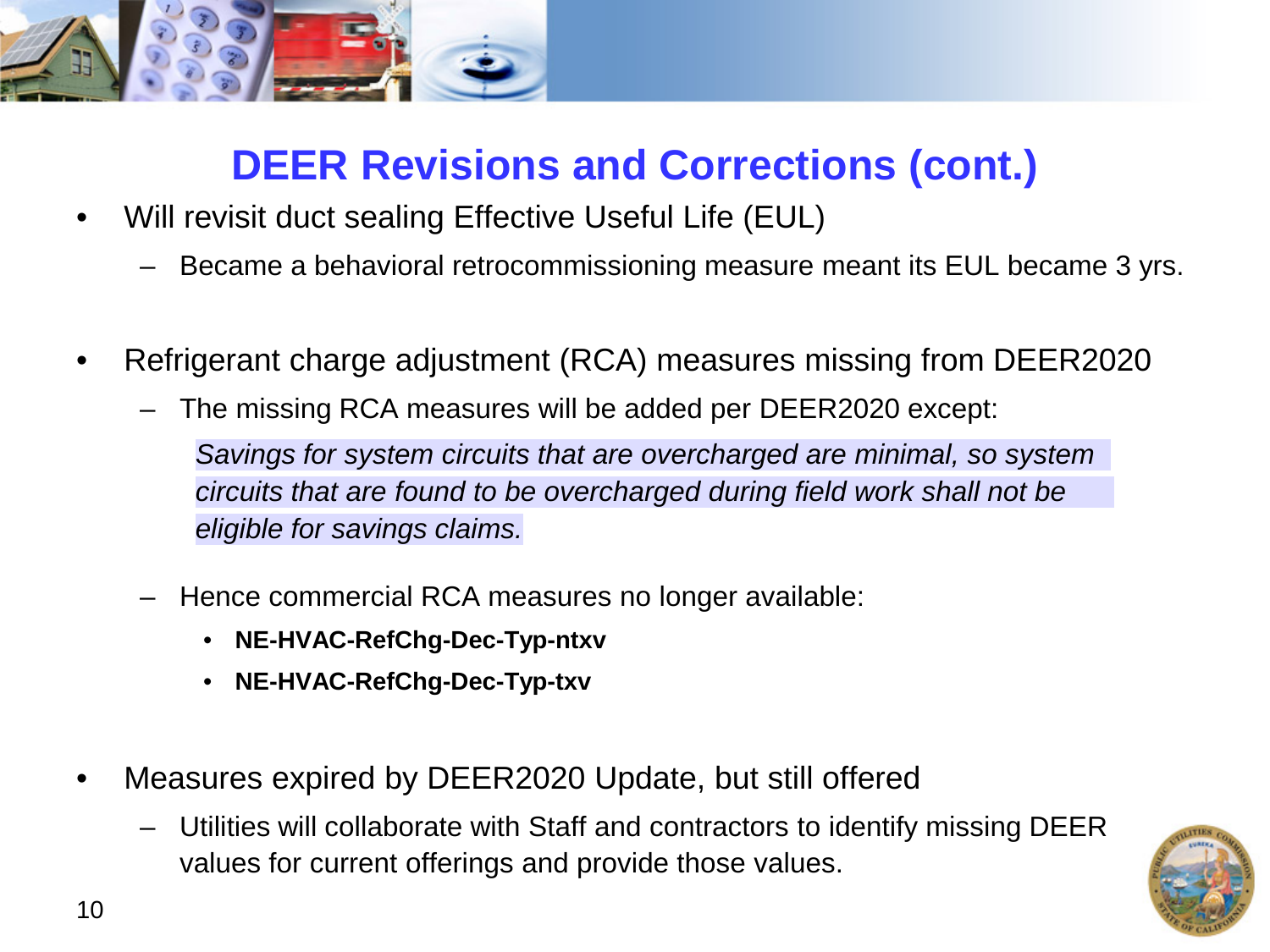

## **Review of EM&V Studies**

- 2017 EM&V results not used due to timing, but will use next cycle
- Reviewed on-bill financing NTG issue from DEER2020
	- There is limited information available to change net-to-gross (NTG) ratio for on-bill financing programs; current NTG shall remain effective.
	- Reviewed the 2015 Opinion Dynamics evaluation of on-bill financing NTG values as suggested by utilities.
		- Study results indicate that the NTG values should be changed for some programs and end uses
	- Due to changes in markets and program offerings since 2015, we will not apply the values from this report.
	- Instead, we recommend a more comprehensive study be planned so that the study results coincide with the next EM&V and DEER update cycle.

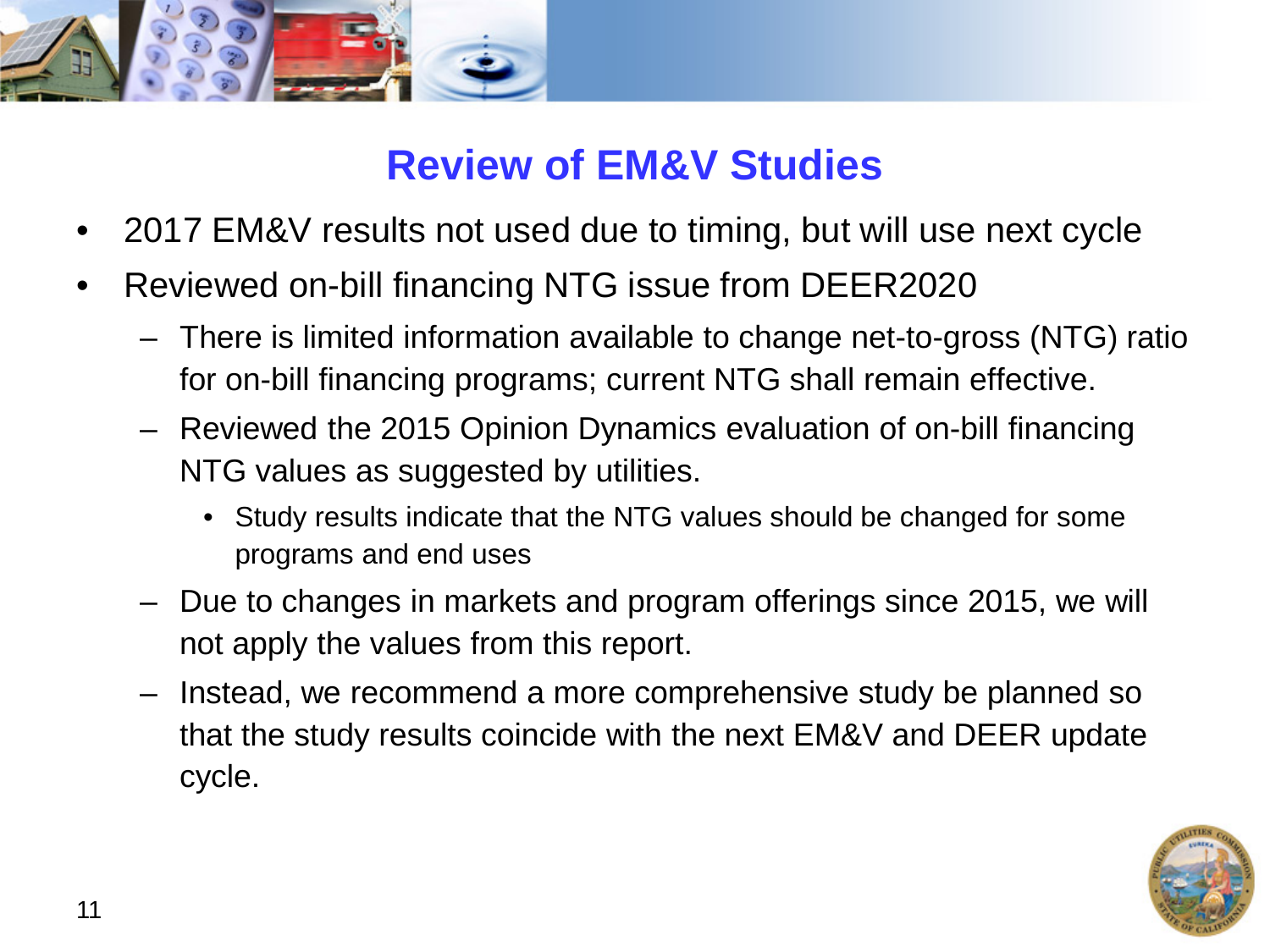

#### **Review of Codes and Standards**

- The baseline for screw-in lamps will need to be updated due to code changes.
	- In anticipation of this code change being implemented at either the state or federal level, DEER will be updated to reflect the new code.
	- These lighting measures will move to 100% LED baseline for 2020 and will be retired from DEER.